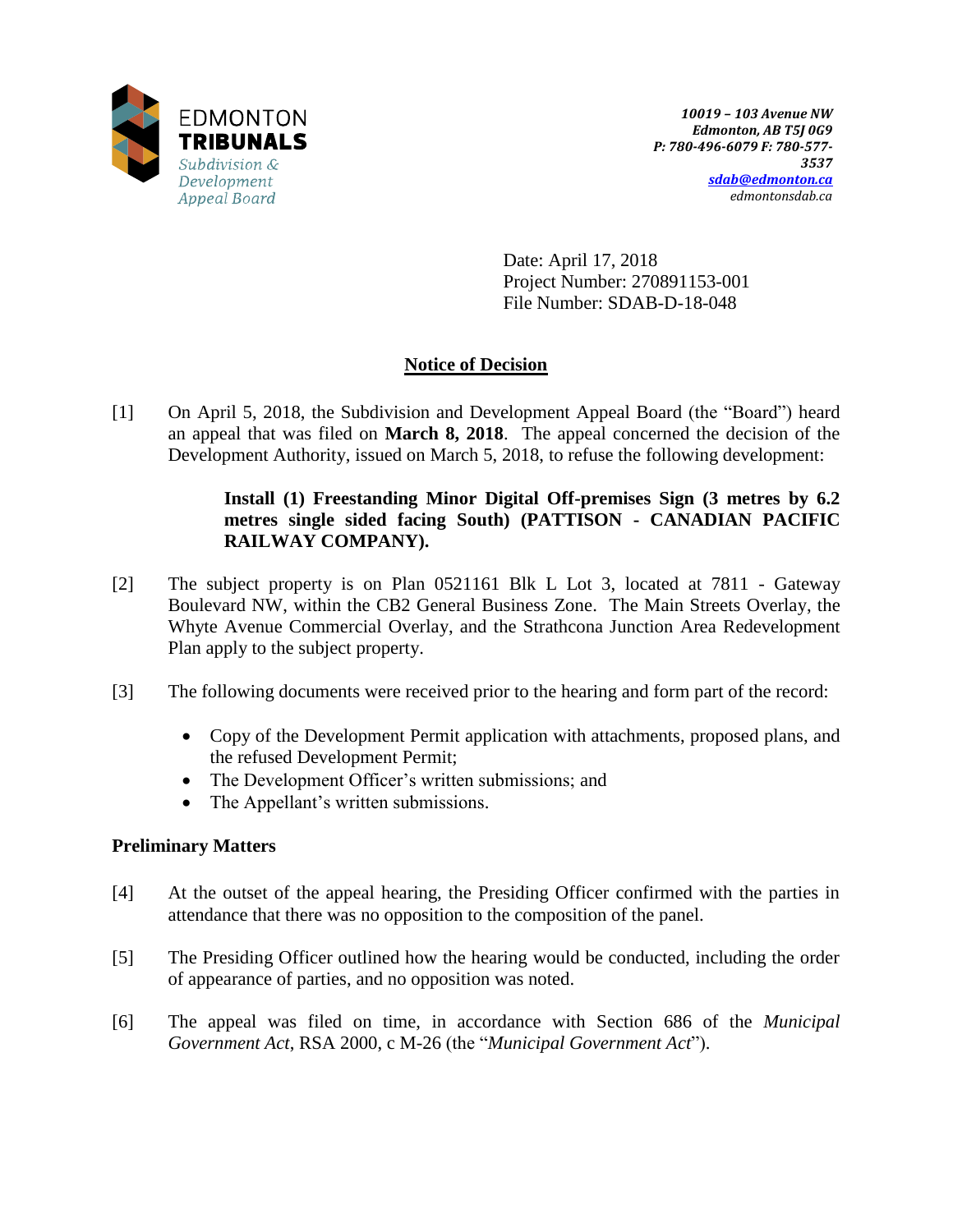#### **Summary of Hearing**

- *i) Position of Mr. Murphy, Legal Counsel for the Appellant, Pattison Outdoor Advertising*
- [7] The existing Sign was previously approved for five years in this location.
- [8] Although the scope of application is to install a new Sign, the development is for a renewal of an existing Sign.
- [9] When a variance is required, notices to property owners are sent out which makes property owners think the proposed development is for a new Sign.
- [10] Since the Sign was approved five years ago, there have been changes to the Main Streets Overlay reducing the maximum allowable Height of a Freestanding Sign or Digital Sign from 8.0 metres to 6.0 metres. The existing Sign is 7.9 metres in Height which will require a variance.
- [11] The refused Development Permit and the reason for refusal are included in his written submission (Tab 1).
- [12] The CB2 General Business Zone provides that a Minor Digital Off-premises Sign is a Discretionary Use (TAB 2).
- [13] Schedule 59E now includes the Main Streets Overlay. Schedule 59E.3(5) applies to Minor Digital Off-premises Signs (TAB 3).
- [14] The existing Sign Width, Sign Area, and Height comply with Schedule 59E. However, the Main Streets Overlay reduces the maximum allowable Sign Height to 6.0 metres. A variance in the Height of the Sign was not required five years ago. The existing Sign meets the Setback requirements.
- [15] The Strathcona Junction Area Redevelopment Plan was consolidated by virtue of the incorporation of the Bylaw, which was an amendment to the original Bylaw. There is no change to the matter that the Development Officer outlined in her written submission (TAB 4).
- [16] The Strathcona Junction Area Redevelopment Plan creates a Business Area and Industrial Area along Gateway Boulevard and Calgary Trail. The Development Concept Map 6 shows the two areas.
- [17] Gateway Boulevard separates the two areas. The subject lot is in the Business Area which is adjacent to the Industrial Area. The existing Sign is in the northern part of this area.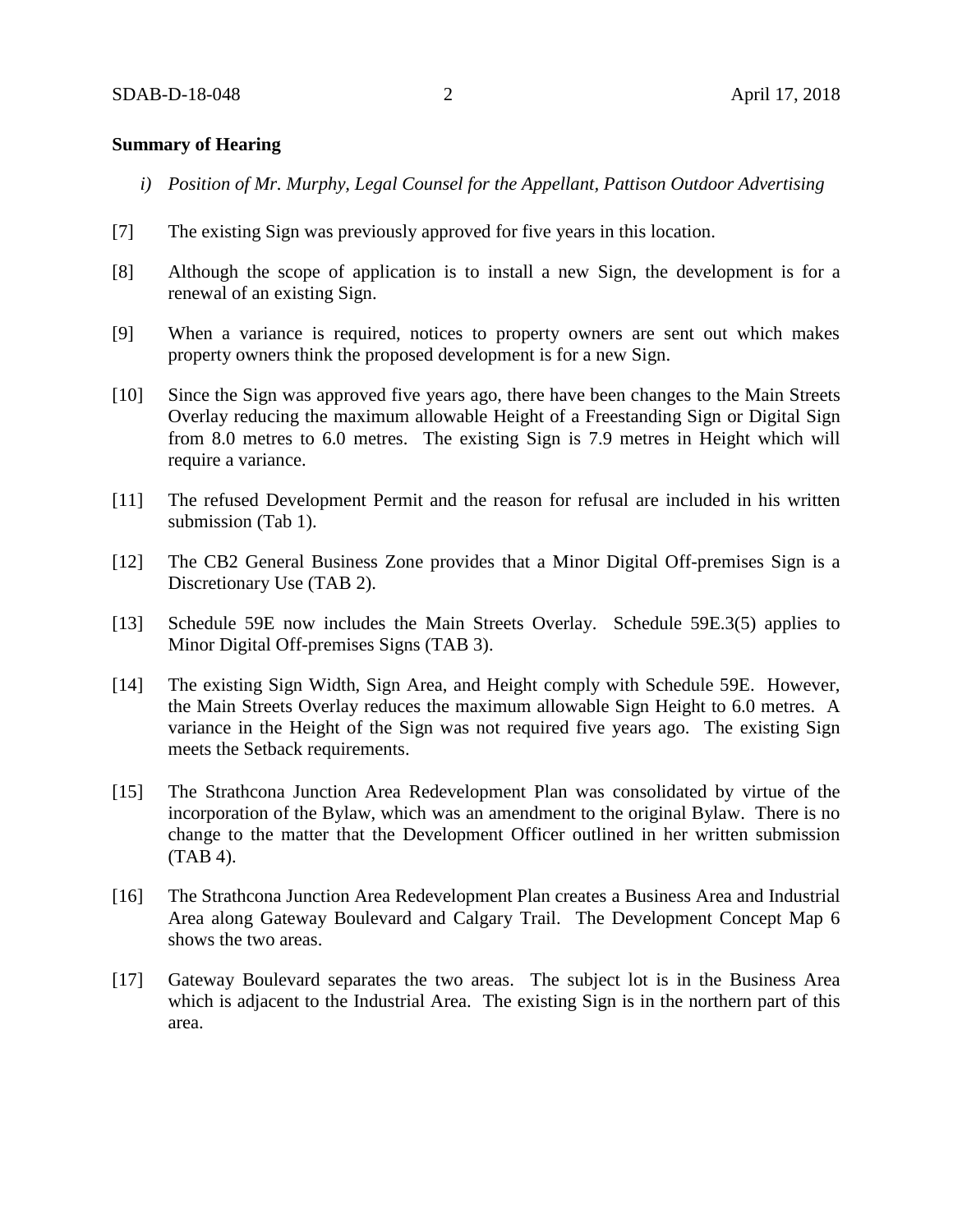- [18] The Strathcona Junction Area Redevelopment Plan, Section 3.1, states: The Business Area is an underutilized area with opportunity to urbanize. Gateway Boulevard and 104 Street both serve key transportation functions in south Edmonton but have different characteristics and redevelopment trajectories. Development along 104 Street will be street-oriented and reinforce a traditional character with pedestrian-friendly building frontages. Development along Gateway will be set back from the roadway and incorporate architectural features and landscaping to enhance aesthetics along what is expected to remain a predominantly automobile-oriented corridor.
- [19] Section 3.1.6 states that the City of Edmonton will support the subdivision of a narrow strip of CPR property abutting Gateway Boulevard.
- [20] Section 3.1.10 states that Signs will respect the character of an urban area. Billboards will not be allowed. Mr. Murphy stated that "billboards" are not defined in the *Edmonton Zoning Bylaw*. Billboards are still outlined in the Calgary Trail Land Use Study. One of the reasons the Development Officer refused the proposed development was that billboards are not allowed.
- [21] The Strathcona Junction Area Redevelopment Plan talks about the future zoning in the area.
- [22] He referred to the DC1 Direct Development Control Provision from 2015. All third party advertising Signs were removed. The only Signs available in this zoning are Onpremises Signs.
- [23] The plan does not speak to what is being proposed. An Off-premises Sign is still permitted.
- [24] Mr. Murphy contrasted the Strathcona Junction Area Redevelopment Plan with the 109 Street Corridor Area Redevelopment Plan. Section 3.2.3.5 states that signage must be of a scale and type that respects the compact, pedestrian oriented character of the District and related to local businesses. Billboards, roof-top, digital and off-premise signage of any type will not be permitted. The statement reads that the City recognized that Digital Signs are different than a billboard Sign. When the City wanted to eliminate all Offpremises Signs in a plan, they made it happen. The Strathcona Junction Area Redevelopment Plan must be different than the meaning in 109 Street Corridor Area Redevelopment Plan. Signs are not defined in the *Edmonton Zoning Bylaw*, but Digital Signs are.
- [25] In 2013, the Board approved one Freestanding Off-premises Minor Digital Sign. He referred to the reasons for the decision and stated that language of the Strathcona Junction Area Redevelopment Plan was the same (TAB 6).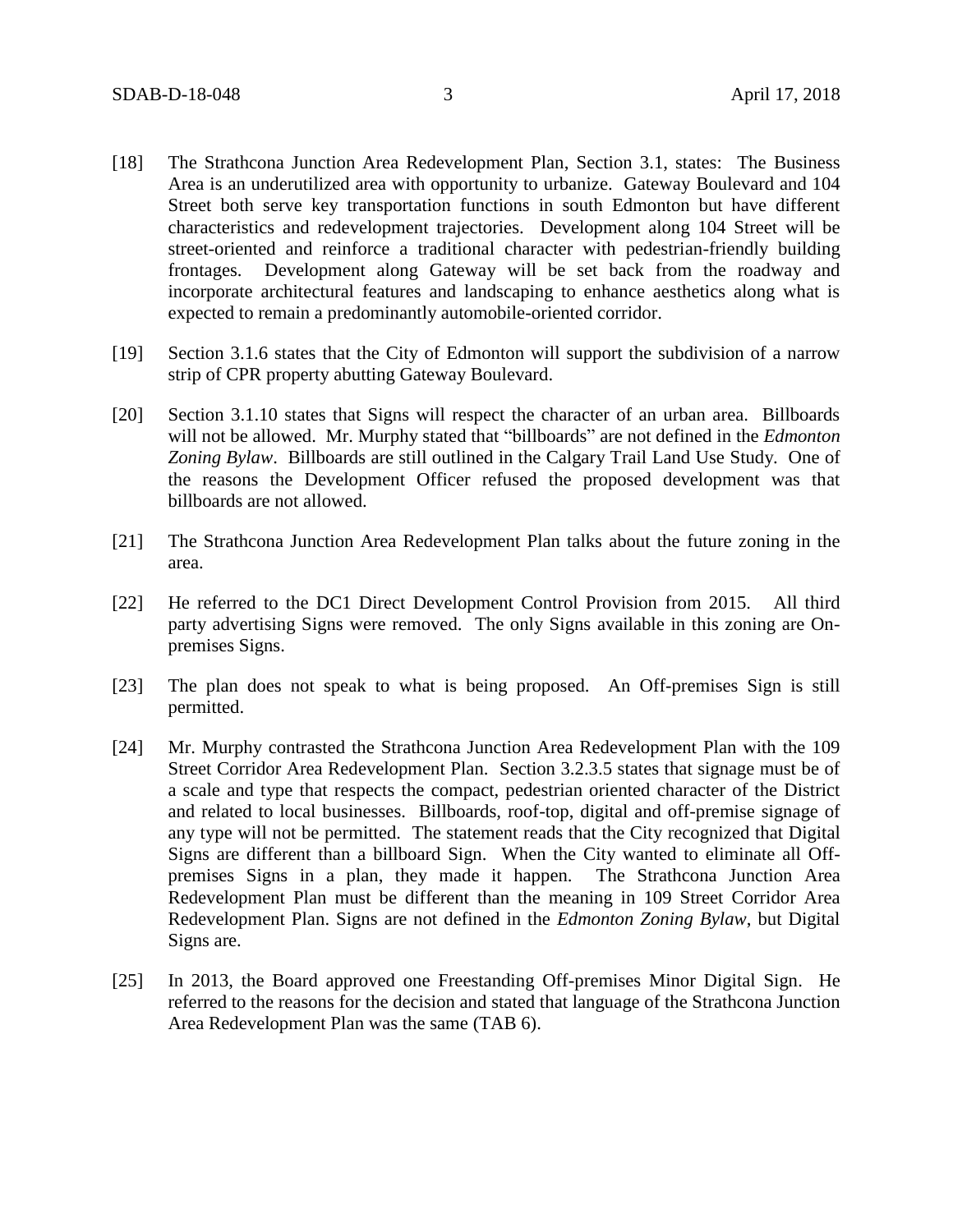- [26] The position of the Board is challenged this time as the Development Officer refers to Section 3.5(2) in her written Submission that outlines that "billboard" is not a defined term in the Area Redevelopment Plan or the *Edmonton Zoning Bylaw* and the Development Officer must apply the ordinary meaning to this word.
- [27] The Development Officer is not interpreting the *Edmonton Zoning Bylaw* but instead the Area Redevelopment Plan. The Strathcona Junction Area Redevelopment Plan is not part of the *Edmonton Zoning Bylaw*. The Development Officer is using an interpretation method that only applies to the *Edmonton Zoning Bylaw*.
- [28] With regard to separation space, in 2013, the Board approved a Freestanding Minor Digital On-premises Off-premises Sign with variances across the street from the subject Site. Pattison Outdoor Advertising was not aware of that sign when they made a Development Permit application for their sign. The Pattison Sign was approved even though there was another sign across the street.
- [29] The Sign across the street could not be renewed as it was now too close to the Pattison Sign after it was constructed.
- [30] The Board approved the Sign across the street in 2017. In the reasons for the decision, the Board indicated that the Sign has been in this location for five years with no known complaints or concerns.
- [31] Transportation did not have an issue with the sign.
- [32] He referred to the photographs showing the subject Site and the location of the existing Sign. There is commercial property on the west side of the road. There is no pedestrian area on the east side of the road as there is no sidewalk on that side (TAB 7).
- [33] The Development Officer outlined in her written submission that signs shall complement the pedestrian-oriented commercial environment. Mr. Murphy stated that there is no pedestrian area on this side of the road and will most likely remain this way.
- [34] The Sign is located on the CPR right-of-way and people are not allowed in this area.
- [35] With regard to the Height and the impact on pedestrians, he stated that this is not accurate for the Development Officer to stress this point as this is not a pedestrian area.
- [36] There is confusion in the Main Street Overlay and the Statutory Plan. The Board is bound by the Statutory Plan but not the Overlay. He referred to Section 800 City-Wide Master Plan in the *Edmonton Zoning Bylaw* that states that the General Purpose of this Overlay is to provide a means to alter or specify regulations for Permitted and Discretionary Uses in otherwise appropriate Zones (TAB 9).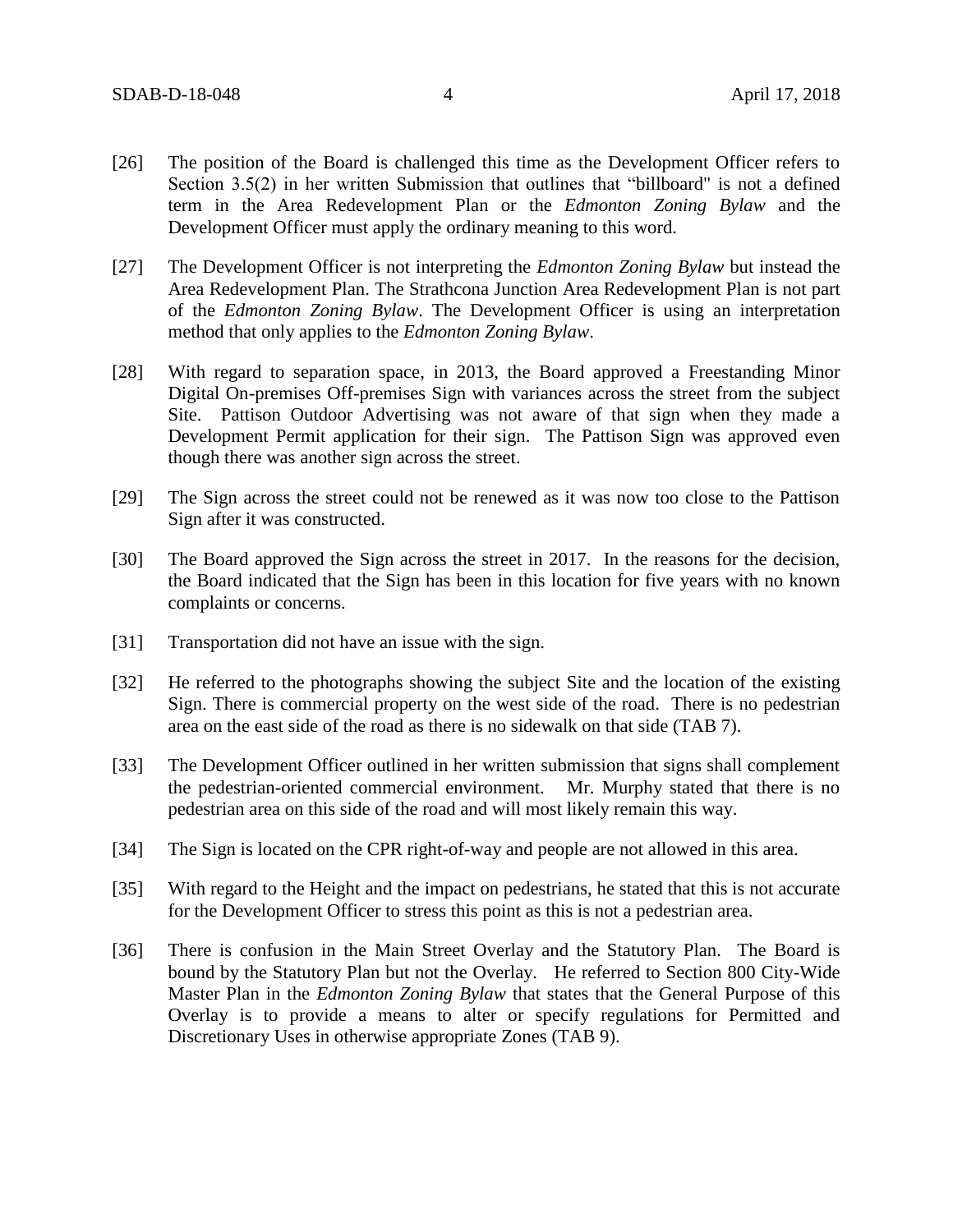- [37] Mr. Murphy stated that anything in the Overlay is going to be amenable to the Board's variance powers.
- [38] He referred to Section 819 Main Streets Overlay in the *Edmonton Zoning Bylaw* that states the purpose of this Overlay is to encourage and strengthen the pedestrian-oriented character of Edmonton's main street commercial areas that are located in proximity to residential and transit-oriented area, by providing visual interest, transparent storefront displays, and amenities for pedestrians (TAB 10).
- [39] He referred to Section 819.3 (26) Development Regulations (TAB 10) that states that Signs shall complement the pedestrian-oriented commercial environment and shall be provided in accordance with Schedule 59E of this Bylaw, except that: the maximum Height of a Freestanding Sign or Digital Sign shall be 6.0 metres.
- [40] Mr. Murphy stated that is the General Purpose and applies to an area where there are no pedestrians. That change was made in 2017 and the purpose on the Height restriction is to keep it pedestrian oriented but that is not the case in this area.
- [41] The existing Sign will not negatively impact the neighbourhood or the enjoyment or value of neighbouring properties.
- [42] He referred to an email from Transportation indicating that they do not have an issue with the existing Sign (TAB 11).
- [43] He referred to two emails regarding consultation that was done by the Development Officer. Neighbouring property owners were of the opinion that a new sign would be installed from the wording on the notice due to the variance in Height (TAB 12).
- [44] One email received was from a neighbouring property owner that had a concern with regard to the light output. Mr. Murphy stated that digital lights are required to have an ambient light meter on them which lowers the light at night. Lighting has not been turned off at any Pattison Sign.
- [45] A neighbouring property owner responded and asked how the light from a sign works. They did not have a response in support or opposition.
- [46] He referred to an aerial photograph showing the distance from the condominium building where residents responded to the consultation. Even at the closest point, the sign is still over 100 metres from the condominium building. The sign faces the road and not the building which will not negatively impact residents (TAB 14).
- [47] In his opinion, there is no reason to refuse the proposed sign as it is a renewal and not a new sign.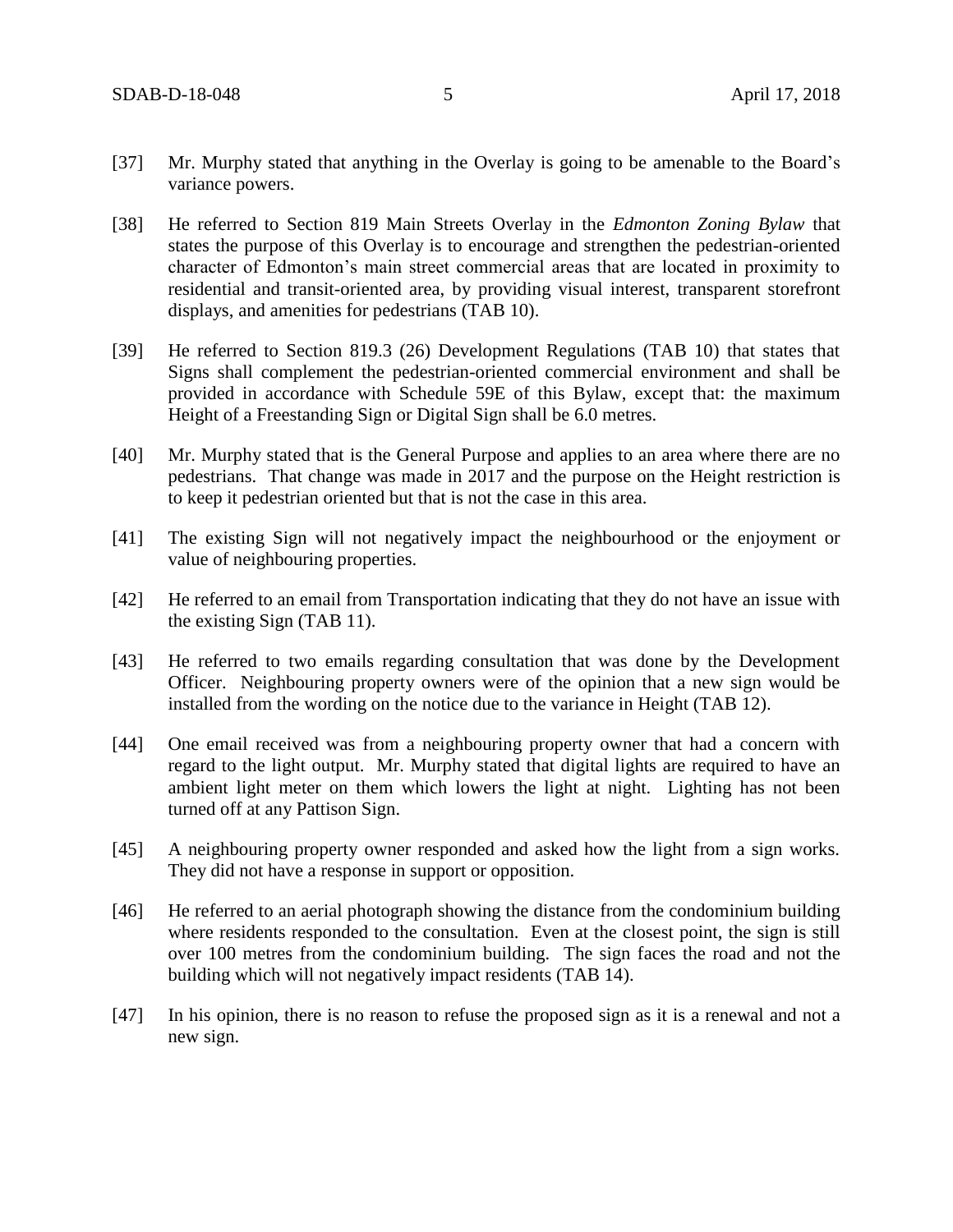- [48] In response to questions by the Board, Mr. Murphy stated there is only one message on the Sign at a time. Photos often show that the message is different than what it really is.
- [49] There have been no modifications to the Sign in the last five years.
- [50] He is agreeable to the conditions suggested by the Development Officer.
- [51] In his opinion, the CPR site will not be developed for approximately 10 to 15 years which will be dependent on Canadian Pacific.
- [52] Properties on the west side of the street are privately owned.
	- *ii) Position of the Development Officer, Ms. B. Noorman*
- [53] The Development Authority provided written submissions and did not attend the hearing.

### **Decision**

- [54] The appeal is ALLOWED and the decision of the Development Authority is REVOKED. The development is GRANTED as applied for to the Development Authority, subject to the following CONDITIONS:
	- 1. The permit expires on April 17, 2023.
	- 2. The proposed Minor Digital Off-premises Sign shall comply in accordance to the approved stamped plans submitted.
	- 3. Ambient light monitors shall automatically adjust the brightness level of the Copy Area based on ambient light conditions. Brightness levels shall not exceed 0.3 footcandles above ambient light conditions when measured from the Sign face at its maximum brightness, between sunset and sunrise, at those times determined by the Sunrise / Sunset calculator from the National Research Council of Canada. (Reference Section  $59.2(5)(a)$ )
	- 4. Brightness level of the Sign shall not exceed 400 nits when measured from the sign face at its maximum brightness, between sunset and sunrise, at those times determined by the Sunrise/Sunset calculator from the national research Council of Canada. (Reference Section 59.2(5)(b))
	- 5. Minor Digital Off-premises Signs shall have a Message Duration greater than or equal to 6 seconds. (Reference Section 7.9(8))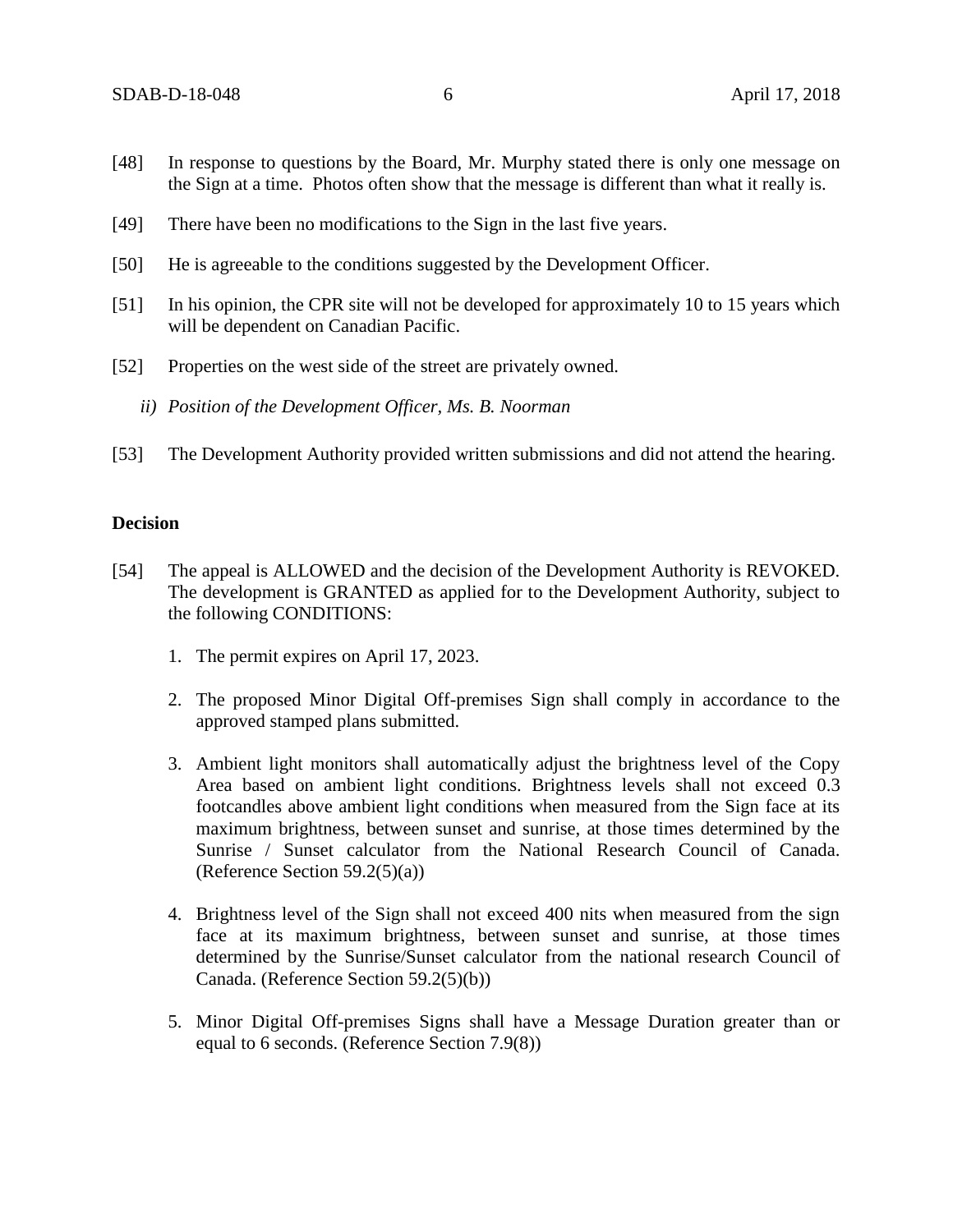- 6. The Minor Digital Off-premises Sign shall be located so that all portions of the Sign and its support structure are completely located within the property and no part of the Sign may project beyond the property lines unless otherwise specified in a Sign Schedule. (Reference Section 59.2(12))
- 7. The following conditions, in consultation with the Transportation department (City Operations), shall apply to the proposed Minor Digital Off-premises Sign, in accordance to Section 59.2(11).
	- a) The owner/applicant must immediately address any safety concerns identified by City Operations by removing the sign, de-energizing the sign, changing the message conveyed on the sign, and/or address the concern in another manner acceptable to City Operations.
	- b) The owner/applicant must provide a written statement of the actions taken to mitigate concerns identified by City Operations within 30 days of the notification of the safety concern. Failure to provide corrective action will result in the requirement to immediately remove or de-energize the sign.
	- c) The proposed sign shall be constructed entirely within private property. No portion of the sign shall encroach over/onto road right-of-way.

## ADVISEMENT:

An approved Development Permit means that the proposed development has been reviewed against the provisions of this bylaw. It does not remove obligations to conform with other legislation, bylaws or land title instruments such as the Municipal Government Act, the Edmonton Building Permit Bylaw or any caveats, covenants or easements that might be attached to the Site (Reference Section 5.2).

- [55] In granting the development, the following variances to the *Edmonton Zoning Bylaw* are allowed:
	- 1. The maximum allowable Height of 6.0 metres as per Section 819.3(26)(a) is varied to allow an excess of 1.9 metres, thereby increasing the maximum allowed Height to 7.9 metres.
	- 2. The minimum required separation distance of 200.0 metres from a Digital sign greater than 8.0 square metres or other Off-premises Sign as per Section 59E.3(5)(d) is varied to allow a deficiency of 116.0 metres, thereby decreasing the minimum required to 84.0 metres.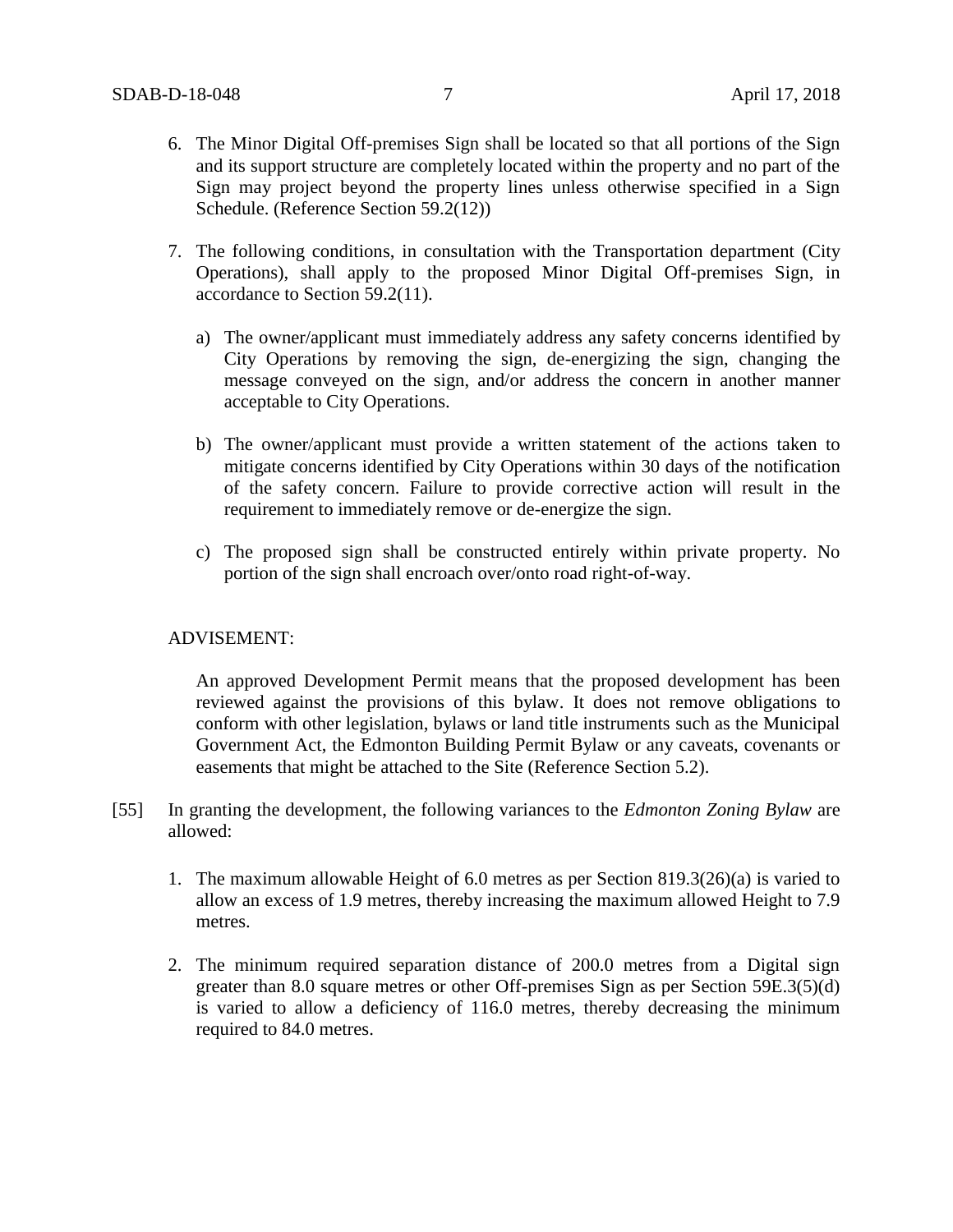#### **Reasons for Decision**

- [56] A Minor Digital Off-premises Sign is a Discretionary Use in the CB2 Zone.
- [57] Two variances were requested and granted in the approval for this Sign. They will be discussed under the headings of Height and Separation Distance.

#### [58] Height:

- i) The original Sign was constructed in 2013 at the Height of 7.9 metres. This Height was permitted under the *Edmonton Zoning Bylaw* at that time.
- ii) The Height restriction of 6.0 metres was recently imposed pursuant to the Main Street Overlay. Therefore, if this Sign were to be built today it would have to comply with the lower Height, but as it was constructed in 2013, the Board agrees to the variance in Height as it complied at the time of construction.
- iii) This is not a new Sign. The Appellant argued that the Development Permit should have read "leave as built" instead of "to install" as this gives the impression that it is a completely new Sign instead of being a renewal of an existing sign with no changes contemplated.
- iv) The Sign complies with Width, Sign Area and Setback requirements and the Sign has existed at its present Height for some five years without any complaints with regards to Height.
- [59] Separation Distances:
	- i) The minimum required separation distance from Digital Signs greater than 8.0 square metres or another Off-Premises Sign is 200 metres. The proposed separation distance is 84 metres and a deficiency of 116 metres is granted.
	- ii) The original application was approved by this Board February 21, 2013 (SDAB-D-13-030). This was for one Freestanding Off-Premises Minor Digital Sign to be constructed and operated by Pattison Outdoor Advertising.
	- iii) On October 13, 2017, an application was approved by this Board to Install a Freestanding Minor Digital On-Premises Off-Premises Sign (SDAB-D-17-169) constructed and operated by Astral. At paragraph [19] of that decision, the Board wrote "the Development Officer outlined that the existing sign does not meet the required 200 meter separation distance. The Pattison Outdoor Advertising sign was approved by the Board after the subject sign was approved in 2012. The subject sign met the separation distance at the time of approval." (emphasis added)
	- iv) The approved Astral sign is 84 metres from the Pattison Outdoor Advertising Sign. As the Board has approved this separation distance in one instance, it stands to reason that the same separation distance should be approved for the proposed Sign. Therefore, the Board grants this separation distance.
	- v) Both the hearings for these two signs are recent, were for renewals, and not for the initial construction of the signs.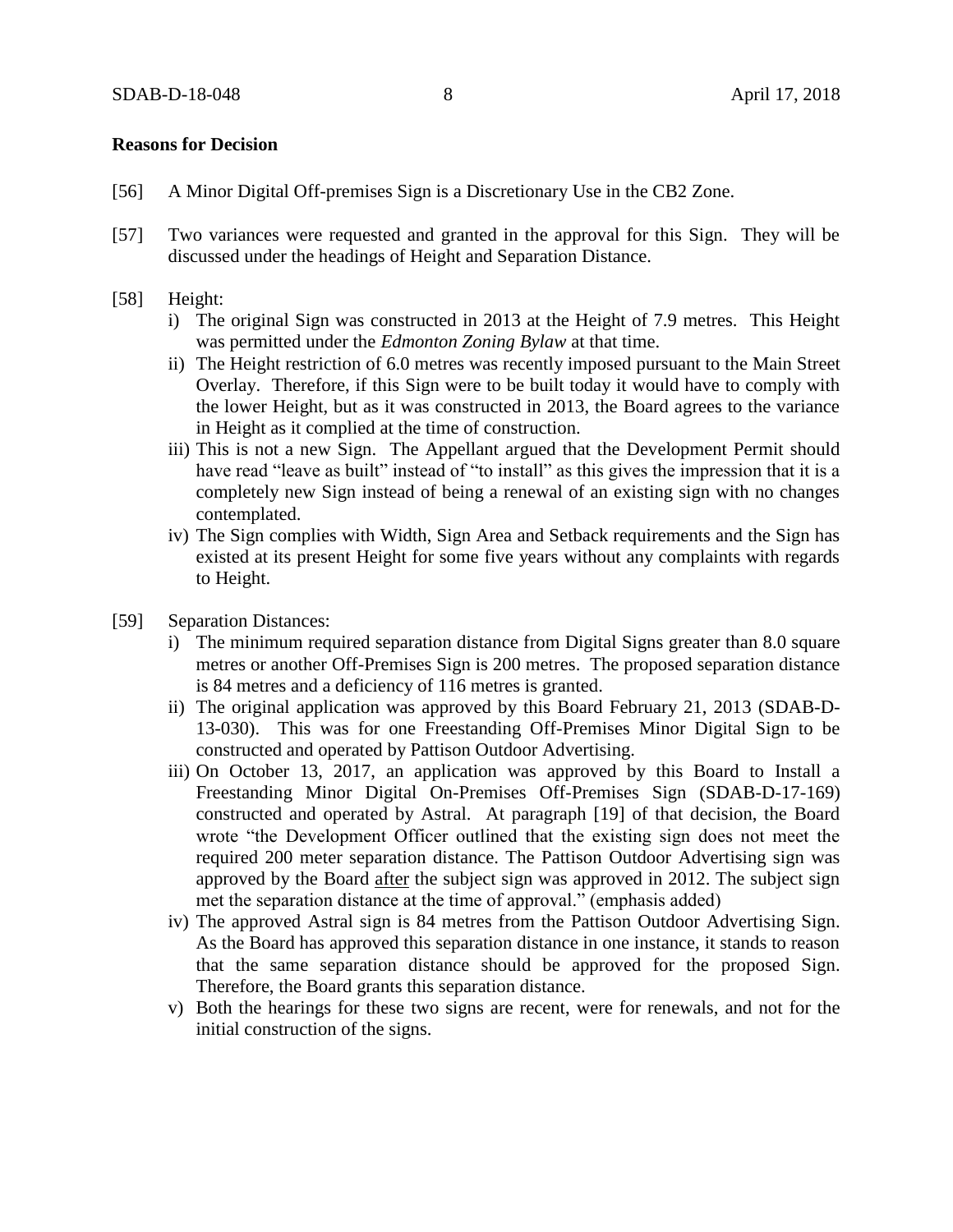[60] The Strathcona Junction Area Redevelopment Plan contains two separate and distinct areas – The Business Area and the Industrial Area. The Sign is located in Business Area. In the Overview of the Business Area, it states:

> "Development along Gateway will be set back from the roadway and incorporate architectural features and landscaping to enhance aesthetics along what is expected to remain a predominantly automobile-oriented corridor.

- [61] The Board finds that Signs of this size are not out of place on an automobile corridor which does not have a pedestrian sidewalk on one side of the road, the one closest to the placement of this sign. The sign is reasonably compatible in this area and does not adversely impact the built environment.
- [62] There was considerable discussion about the term 'billboard'.
	- i) The Development Officer stated that "billboard" is not a defined term in the Strathcona Junction Area Redevelopment Plan or the *Edmonton Zoning Bylaw*. The Development Officer characterized this Sign as a 'billboard' and stated that the Area Redevelopment specifically uses mandatory language to prohibit 'billboard' signage at this location.
	- ii) SDAB-D-13-030 specifically addressed the meaning of the word 'billboard': "The Board accepts that the meaning of the word "billboard" is unclear given "billboard" is not defined in the current Edmonton Zoning Bylaw or the Strathcona Junction ARP. The Board is unable to give "billboard" a meaning which would eliminate the proposed development since Minor Digital Signs are listed as Discretionary Uses in the CB2 General Business Zone." This Board adopts this same
	- reasoning. iii) The *Edmonton Zoning Bylaw* differentiate between types of Signs such as Digital, On-premises, Off-premises or a combination of the two latter Signs and directs where they may be placed. Billboards are not covered under any of these definitions.
	- iv) Pattison Outdoor Advertising uses the generic term 'billboards' for all of its Signs as its variety of Signs have commonly become known as 'billboards'.
- [63] Transportation Services has not objected to the proposed development.
- [64] There were two letters of comment regarding the signs. Both were concerned about the lighting on the sign, not necessarily about the construction of the sign. However, the owners of condominiums would not be negatively affected as the proposed development lies south of the condominium development and is one sided which only faces south.
- [65] There have been no known complaints about the sign over the last five years.
- [66] The Appellant agreed with the conditions and advisements. The term of renewal is for 5 years.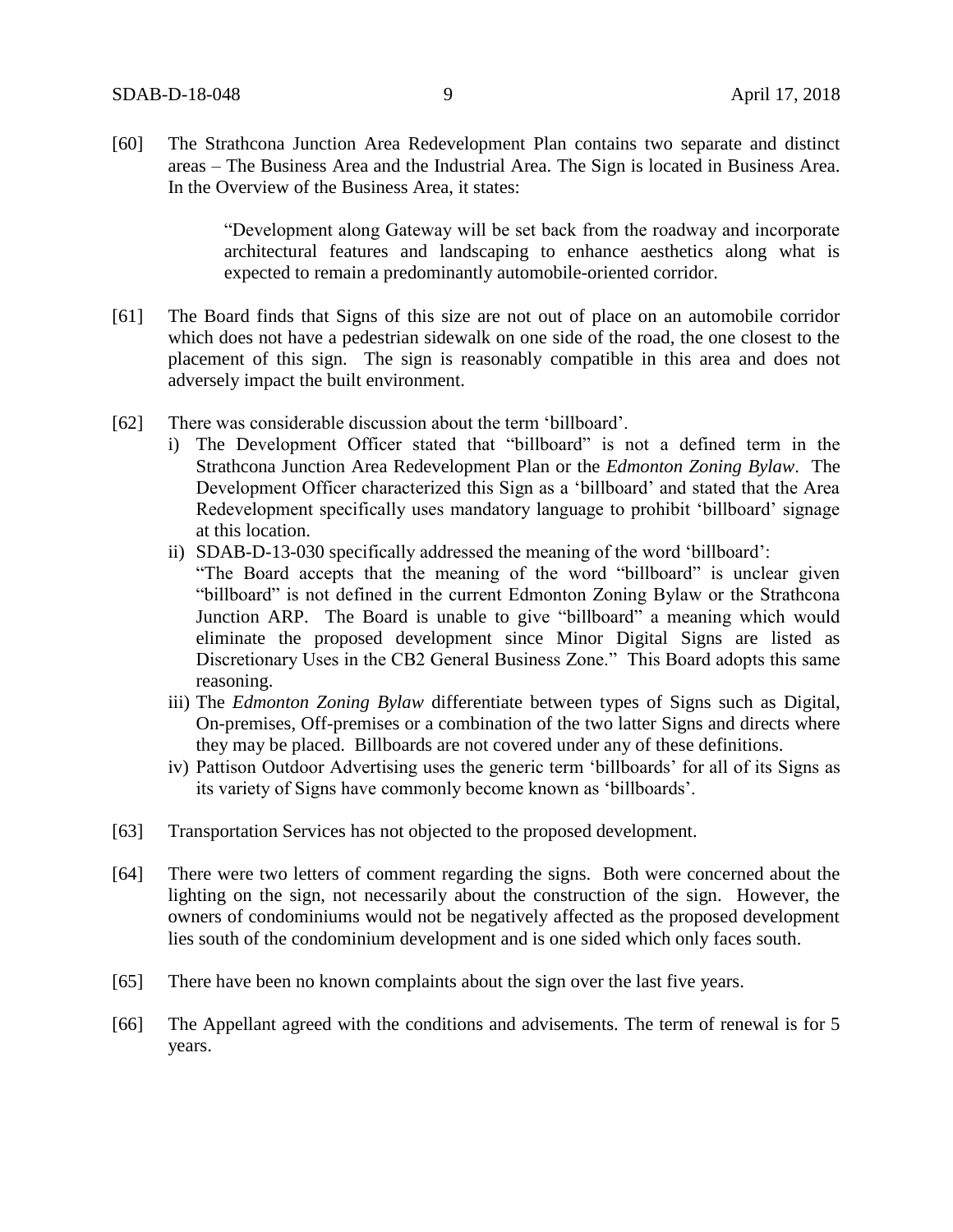[67] Based on the above, it is the opinion of the Board that the proposed development will not unduly interfere with the amenities of the neighbourhood, and materially interfere with or affect the use, enjoyment or value of neighbouring parcels of land.

Patricia L. Janes.

Ms. P. Jones, Presiding Officer Subdivision and Development Appeal Board

Board Members in Attendance Ms. L. Gibson; Ms. M. McCallum; Mr. A. Nagy